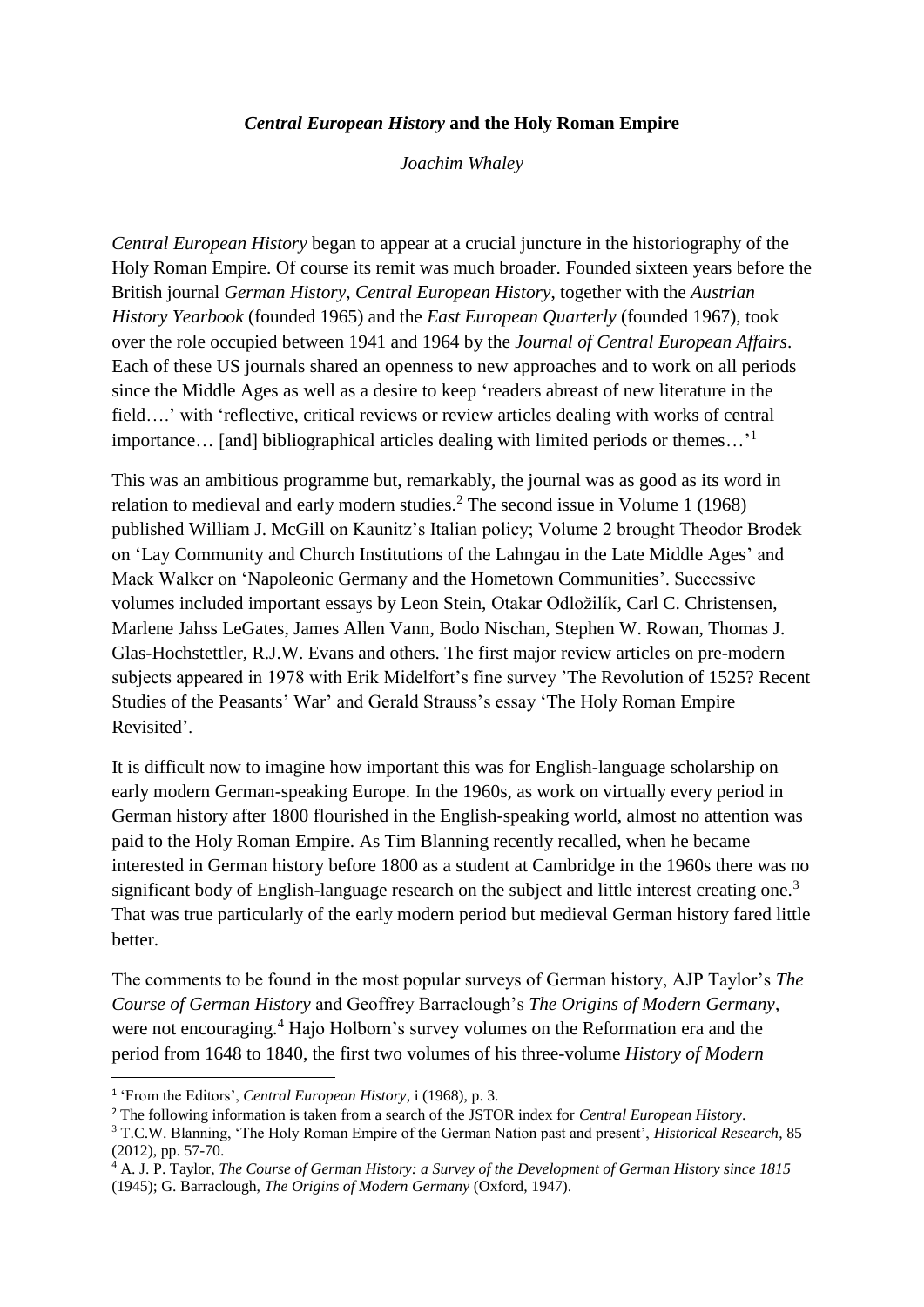*Germany*, appeared in 1959 and 1964. Frederick Hertz published his first two volumes on *The Development of the German Public Mind*, covering the period from the Middle Ages to the Enlightenment in 1957 and 1962. Both works had their merits yet both were marked by their authors' experience of persecution and exile during the Third Reich. In many ways each perpetuated a familiar narrative of backwardness and an inexorable journey towards disaster in the twentieth century. These had a long pedigree.

Almost everyone who has worked on the empire is wearily familiar with Voltaire's sardonic quip that it was 'Neither holy, nor Roman, nor an empire'. Quite frequently this is the only thing that non-historians, and many historians of modern Germany, 'know' about the Holy Roman Empire. Yet the statement is in fact invariably misquoted. These words in Voltaire's essay on the customs and spirit of nations published in 1756 referred specifically to the empire at the end of the reign of Charles IV. Voltaire meant simply that once it had largely shed its concern with Italy and the papacy its title was no longer accurate. On the whole, his view of the empire as a German polity was rather positive; and his view was similar to that of many French writers of the eighteenth century who rather admired the German empire as a kind of republic or limited monarchy.<sup>5</sup>

Yet Voltaire's characterisation of the empire later became popular because it could be cited, albeit wrongly, in support of the negative views that prevailed for much of the nineteenth and twentieth centuries. Many nineteenth-century and early twentieth-century German and Austrian historians despised it for not being a nation state and blamed it for delaying the development of the Germans. They often praised the territories for their cultural achievements but refused to recognise the ways in which the empire made them possible. Critics of Germany before and after 1945 often sought to establish the continuity from first Reich to Third Reich, which cast sombre shadows over the centuries before 1806.<sup>6</sup>

The views of scholars working outside Germany generally reflected those of their Germanspeaking colleagues, though the tone was often influenced by concerns about the growing power of the new Germany after 1871 or, later, by Nazism and the Third Reich and the aftermath of the Holocaust and the Second World War. Even the fundamentally pro-German James Bryce was negative. He was interested in the potential of the empire for the exercise of supranational authority. His history of the empire, first published in 1864 and still in print today, made it clear, however, that it failed in this mission.<sup>7</sup>

From around 1500 at the latest, Bryce argued, the empire had simply become a German kingdom. This created the framework for a remarkable diversity of culture, but the empire's international mission was gone. In Germany itself, the Reformation brought bitter internal divisions and 'while the princes became shamelessly selfish, justifying their resistance to the

<sup>5</sup> Voltaire*, Essai sur les moeurs et l'esprit des nations*, ed. Bruno Bernard et al., *Les oeuvres completes de Voltaire* vol. 24 (Oxford, 2011), p. 41. See also Guido Braun, *La connaissance du Saint-Empire en France 1643-1756* (Munich, 2010), pp. 584-7.

<sup>6</sup> There is a good overview of the historiography in Matthias Schnettger (ed.), *Imperium Romanum – Irregulare corpus – Teutscher Reichs-Staat. Das Alte Reich im Verständnis der Zeitgenossen und der Historiographie* (Mainz, 2003).

<sup>7</sup> John T. Seaman, Jr., *A Citizen of the World. The Life of James Bryce* (London, 2006), pp. 41-4, 128-30.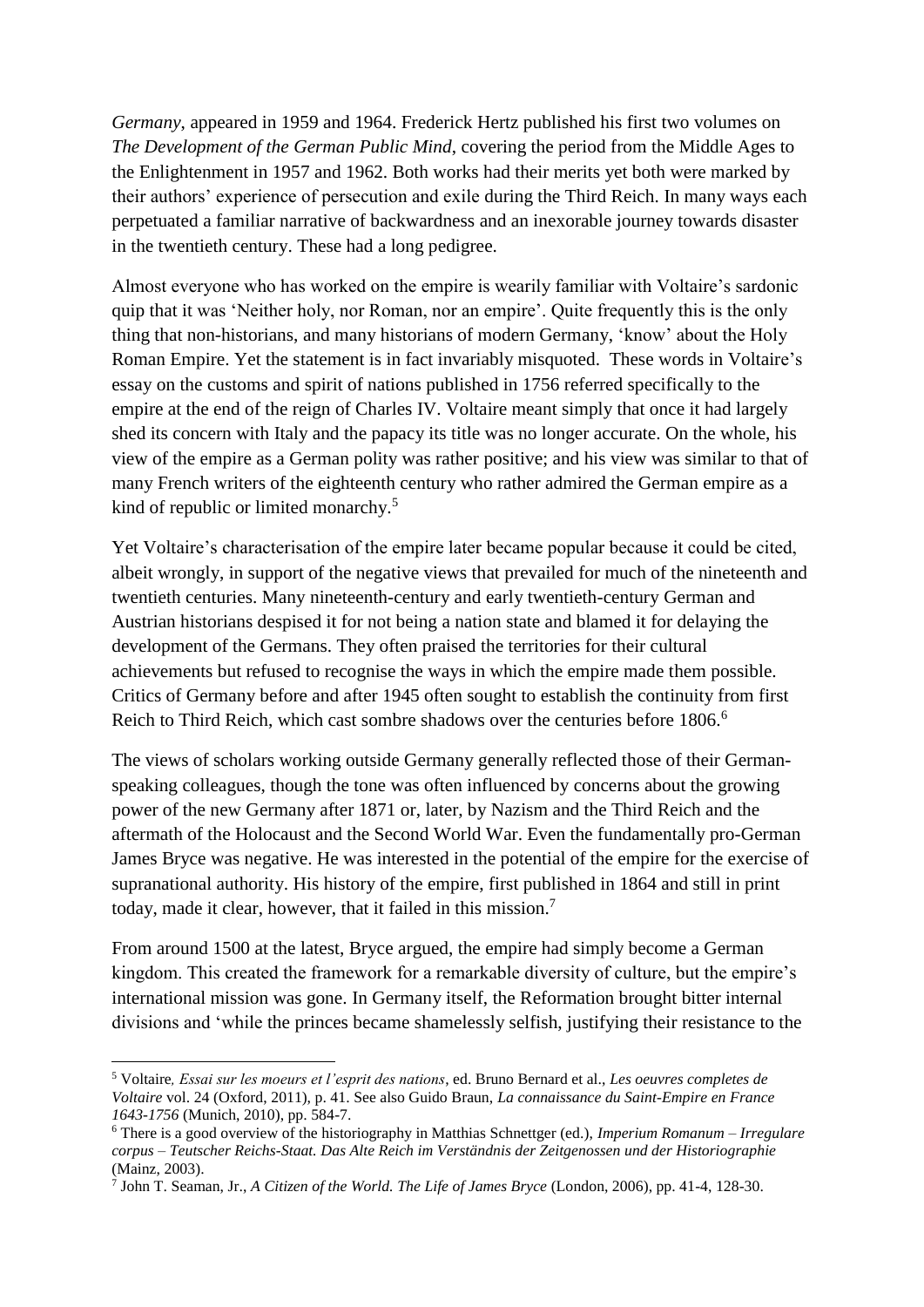throne as the defence of their own liberty—liberty to oppress the subject—and ready on the least occasion to throw themselves into the arms of France, the body of the people were deprived of all political training, and have found the lack of such experience impede their efforts to our own time'.<sup>8</sup> The Germans, he concluded, now live 'submissive to paternal government, and given to the quiet enjoyments of art, music, and meditation, they delight themselves with memories of the time when their conquering chivalry was the terror of the Gaul and the Slav, the Lombard and the Saracen'. 9

Others were less charitable. The US literary and cultural historian Edwin Hermann Zeydel wrote in 1918 that the empire 'had no history at all' after 1648 and that 'it continued for a while longer to lead a miserable, meaningless existence because its patient, slow-moving subjects lacked the initiative and in many cases the intelligence to effect its actual dissolution'.<sup>10</sup>

After 1914-18 developments in Germany prompted much more urgent and more negative views. In France Edmond Vermeil warned the French public of the danger posed by Hitler and Nazism and placed contemporary events in historical perspective in his *Germany's Three Reichs: Their History and Culture*. <sup>11</sup> In the US, William Montgomery McGovern's *From Luther to Hitler: The History of Fascist-Nazi Political Philosophy undertook a similar task.*<sup>12</sup> In the UK the most successful work of this kind was AJP Taylor's *The Course of German History* of 1945, which argued that the whole of German history predisposed the Germans to Nazism and that Hitler fulfilled the imperialist fantasies that had gripped the Germans since the days of Charlemagne.<sup>13</sup>

After 1945 historians continued to work with an interpretative framework which was unfavourable to the development of significant popular interest in the empire. Until the 1980s the most widely read history of Germany was Johannes Haller's *Epochen der deutschen*  Geschichte.<sup>14</sup> First published in 1923, Haller frequently adapted, updated and amended his text until his death in 1947; others took on that task thereafter and perpetuated Haller's narrative of decline from promising early medieval foundations.

Alongside this evergreen 'classic' and others like it, historians of modern Germany developed the *Sonderweg* myth which cast shadows over the whole of German history This was the negative counterpoint to the positive 'besonderer deutscher Weg' that so many German historians extolled before 1945.<sup>15</sup> In both the positive and the new negative view, the

<sup>8</sup> James Bryce, *The Holy Roman Empire*, 6<sup>th</sup> edn (London, 1922), p. 425.

<sup>&</sup>lt;sup>9</sup> Ibid.

<sup>10</sup> Edwin Hermann Zeydel, *The Holy Roman Empire in German Literature* (New York, 1918, republished 1966 and 2009), p. 15.

<sup>11</sup> Edmond Vermeil, *Germany's Three Reichs: Their History and Culture* (London, 1944).

<sup>12</sup> William Montgomery McGovern, *From Luther to Hitler: the History of Fascist-Nazi Political Philosophy* (New York, 1941).

<sup>13</sup> A.J.P. Taylor, *The Course of German History: A Survey of the Development of Germany since 1815* (London, 1945), pp. 13-33.

<sup>14</sup> Benjamin Hasselhorn, *Johannes Haller: Eine politische Gelehrtenbiographie: mit einer Edition des unveröffentlichten Teils der Lebenserinnerungen Johannes Hallers* (Göttingen, 2015), pp. 166-82.

<sup>15</sup> Bernd Faulenbach, *Ideologie des deutschen Weges: die deutsche Geschichte in der Historiographie zwischen Kaiserreich und Nationalsozialismus* (Munich, 1980); Dieter Langewiesche, 'Der "deutsche Sonderweg".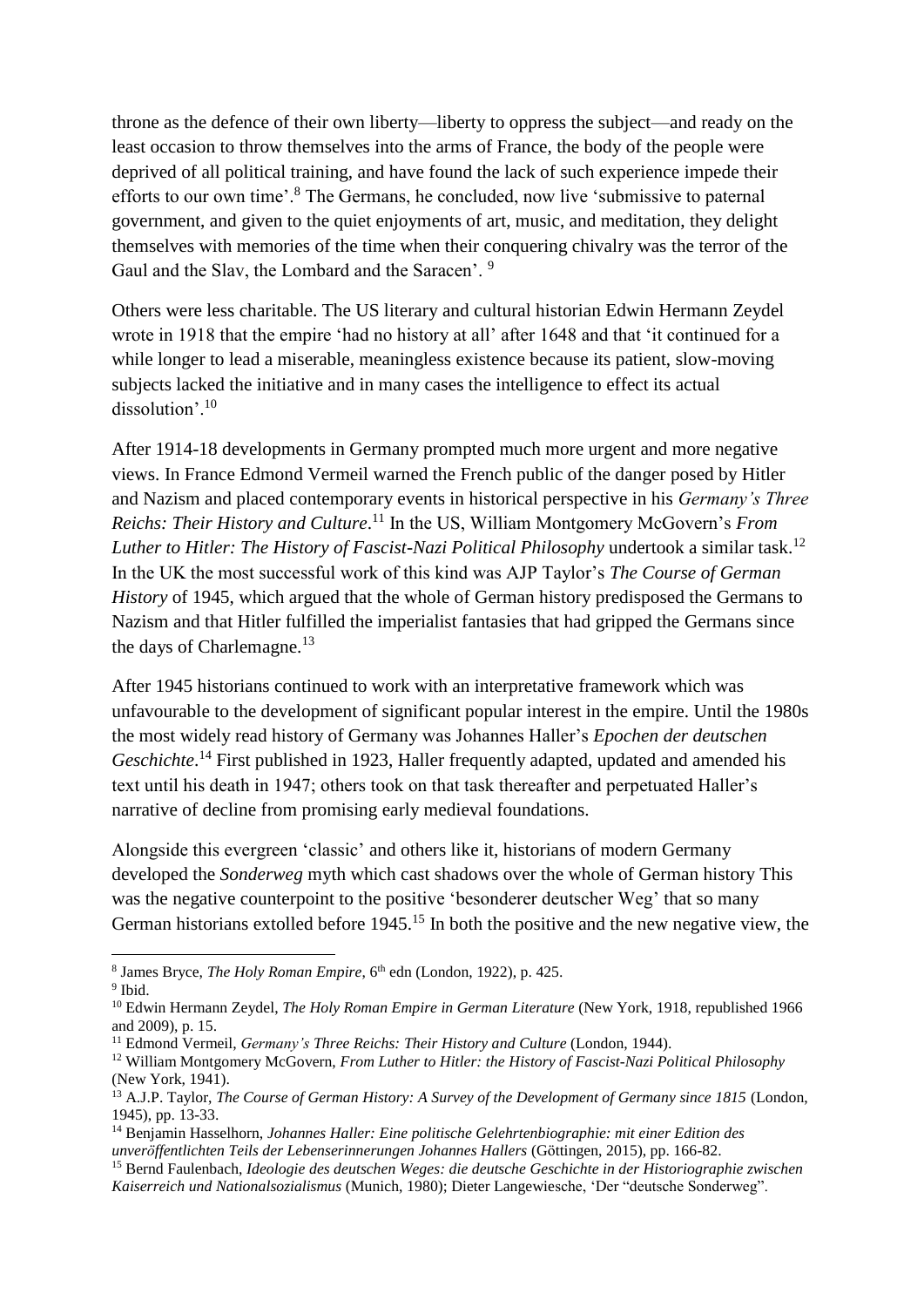empire served simply as a rather dismal backdrop to the developments of the nineteenth and first half of the twentieth century. It was an entity that had failed to become a state. Its medieval period ended in chaos in the thirteenth century. Its early modern period was characterised by religious division, fragmentation, civil war and foreign domination. Nothing in its thousand-year history, it was held, had prepared the Germans for the modern world. Precisely because the Germans had no long pre-history of nationhood, statehood, or democratic struggle, so the argument generally continued, they plunged themselves willingly into the disasters of German nationhood and statehood that unfolded after 1871..

At the same time, however, new approaches to the history of the empire now also gradually developed which ultimately resulted in the positive views that are prevalent today. Perhaps inevitably the empire's sheer longevity impeded the emergence of any overall view. Research activity was organised either around chairs of medieval history or around chairs of early modern history. For a long time there was little dialogue between the two areas of study. It was only in the 1970s that scholars such as Peter Moraw began to illuminate the transition from the late Middle Ages to the early modern period, though the initial result of that was simply that the later medieval period became 'reassigned' to the early modern period. Only recently have scholars who advocate a new 'cultural' approach to the Holy Roman Empire engaged more seriously with ideas originally developed by medieval historians.

In East Germany the materialist conception of history initially focussed scholarship on the 'two paths theory' that traced the interaction between a progressive path and a reactionary path in German history. The triumph of the 'anti-national class of the German territorial princes', the establishment of the repressive absolutist state and the emergence of Brandenburg-Prussia characterised the reactionary path in the early modern period. The progressive path comprised the 'early bourgeois revolution' and the failed revolutionary mass movement of 1525. In the 1970s a more inclusive approach developed as the two paths were redefined as 'heritage' (reactionary) and 'tradition' (progressive), both being essential to the development of German society. Overall, however, the triumph of reactionary forces over the popular mass movement in 1525 was still presented as the point after which Germany was cast into darkness and the revolutionary impetus passed to the Netherlands and England.

Work on the Holy Roman Empire in western Germany after 1945 was shaped, firstly by the realisation that the old national historiography had no future and, secondly, the interest of Catholic historians a corporatist and federal alternative to the Prussian-German nation state. Traditions of diversity, peaceful integration and commitment to a higher moral law were preferable to the nightmare of Prussian militarism. The empire was attractive precisely because it was not a nation state but something supranational and European.

The real post-1945 pioneers in historical scholarship on the early modern Holy Roman Empire also tended to be Catholics, from the Rhineland, Bavaria or Austria; the names of Konrad Repgen, Heinrich Lutz and Karl Otmar von Aretin spring to mind most readily. The

Defizitgeschichte als als geschichtspolitische Zukunftskonstruktion nach dem Ersten und Zweiten Weltkrieg', in idem*, Zeitwende: Geschichtsdenken heute*, ed. Ute Planert and Nikolaus Buschmann (Göttingen, 2008), pp. 164-71.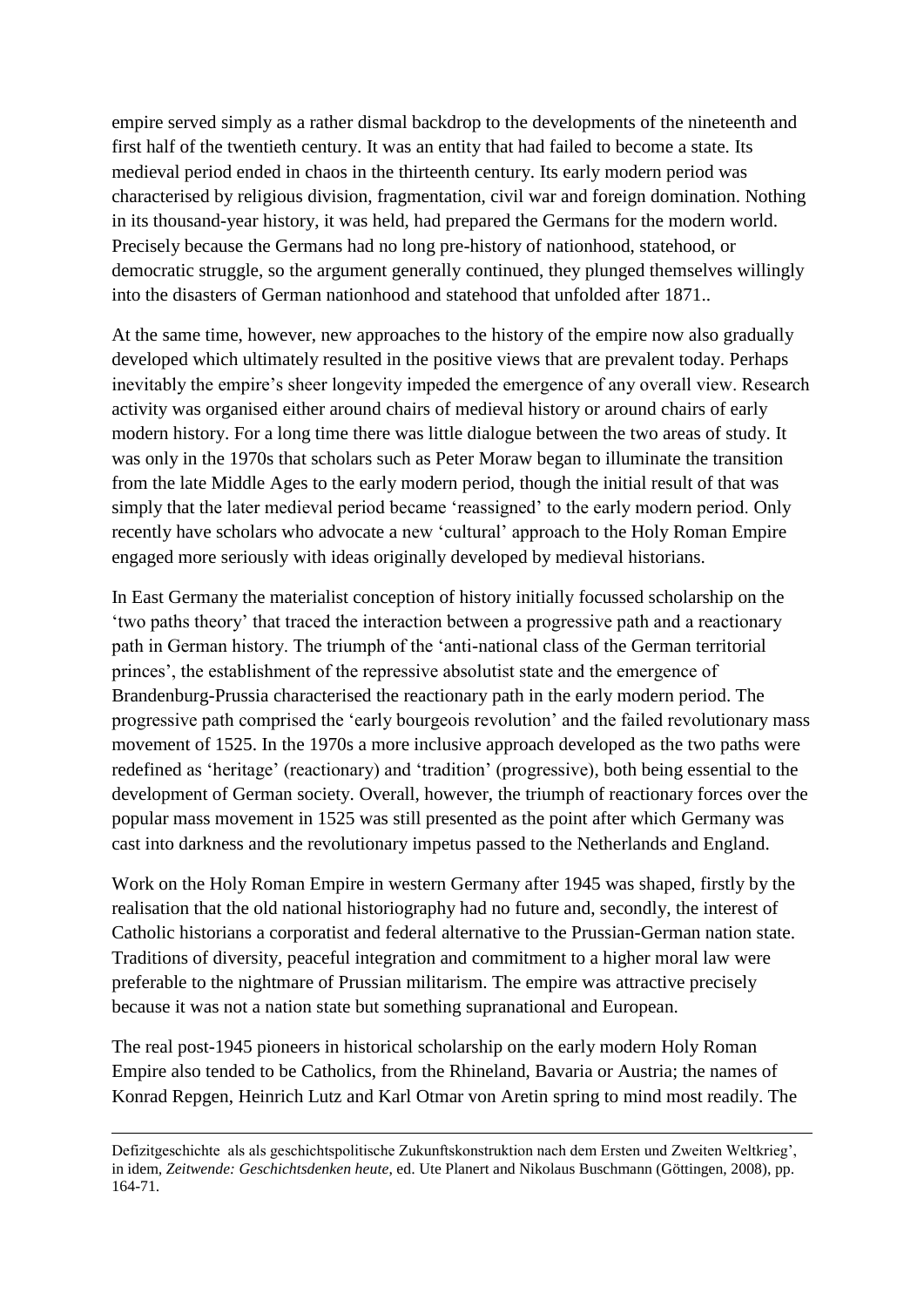outcome of their work on Charles V (Lutz), the Thirty Years' War and the Peace of Westphalia (Repgen) and the empire in the eighteenth century (von Aretin) was to foster a much more positive view of the empire.<sup>16</sup> While still convinced that its demise was inevitable, they showed that the empire functioned well and endured far longer than any subsequent German polity.

These scholars rejected the idea that the empire's early modern history was a protracted period of steady decline punctuated by spectacular episodes of failure. But they view the centuries before that as a period characterised by constitutional innovation and by the development of the empire into a *Rechts-, Verteidigungs-, und Friedensordnung* by 1648. The empire's very existence guaranteed the peace and stability of Europe as a whole. It could not itself wage unprovoked war on any external power or territory. One of its main functions was to organise the collective defence of its members against foreign attack. It also devised mechanisms which served to defend the existence and rights of all of its members against domestic aggression and to maintain the peace. Furthermore, the empire's legal and judicial system guaranteed the rights not only of territorial rulers and urban magistrates but also of the inhabitants of territories and cities against their rulers. The empire saw the development of a legal culture that had no parallel in Europe and the 'juridifcation' of social and political conflict marked the German territories out from neighbouring countries.

Since the 1970s research on the Holy Roman Empire has proliferated in almost every direction. Key institutions, such as the Reichstag, the Reichskammergericht, the Reichshofrat and the Kreise, have been the subject of major research projects. Since the early 1990s the non-national or pre-national character of the empire has been challenged by scholars such as Georg Schmidt and Johannes Burkhardt, generating often heated controversies which have attracted the attention of doctoral students and stimulated further work.<sup>17</sup> Equally stimulating have been the debates provoked by Schmidt's work on the concept of 'German liberty', which has suggested lines of continuity to the modern era which no longer rely on any kind of *Sonderweg*. The next logical step would be to challenge the still prevalent view that the empire had to fail in 1806. Without Napoleon's decisive intervention it might well have adapted and survived.

Most recently a new cultural approach to the history of the old empire, building on the work of medievalists such as Gerd Althoff, has explored early modern modes of symbolic communication. Often in opposition to those who emphasise the new structures developed in the empire from 1495, the approach emphasises that the empire was first and foremost a feudal structure, held together not by a legal framework or a constitution but rather by the

<u>.</u>

<sup>16</sup> Repgen died in April 2017; his key work, first published in 1957, was: *Dreißigjähriger Krieg und Westfälischer Friede. Studien und Quellen*, revised and extended edn ed. Franz Bosbach and Christoph Kampmann (Paderborn, 2015)*.* On Lutz and Aretin see: Karl Otmar von Aretin, 'Heinrich Lutz', *Historische Zeitschrift*, 244 (1987), pp. 487–93; Heinz Duchhardt, 'Nekrolog Karl Otmar Freiherr von Aretin (1923–2014)', *Historische Zeitschrift*, 299 (2014), pp. 285–90.

<sup>17</sup> Joachim Whaley, 'The Old Reich in Modern Memory: Recent Controversies Concerning the "Relevance" of Early Modern German History', in David Midgley and Christian Emden (eds), *German History, Literature and the Nation (Selected Papers from the Conference The Fragile Tradition Cambridge 2002*, vol. 2 (Oxford, 2004), pp. 25-49; Peter H. Wilson, 'Still a monstrosity? Some Reflections on Early Modern German Statehood, *The Historical Journal*, 49 (2006), pp. 565-76.